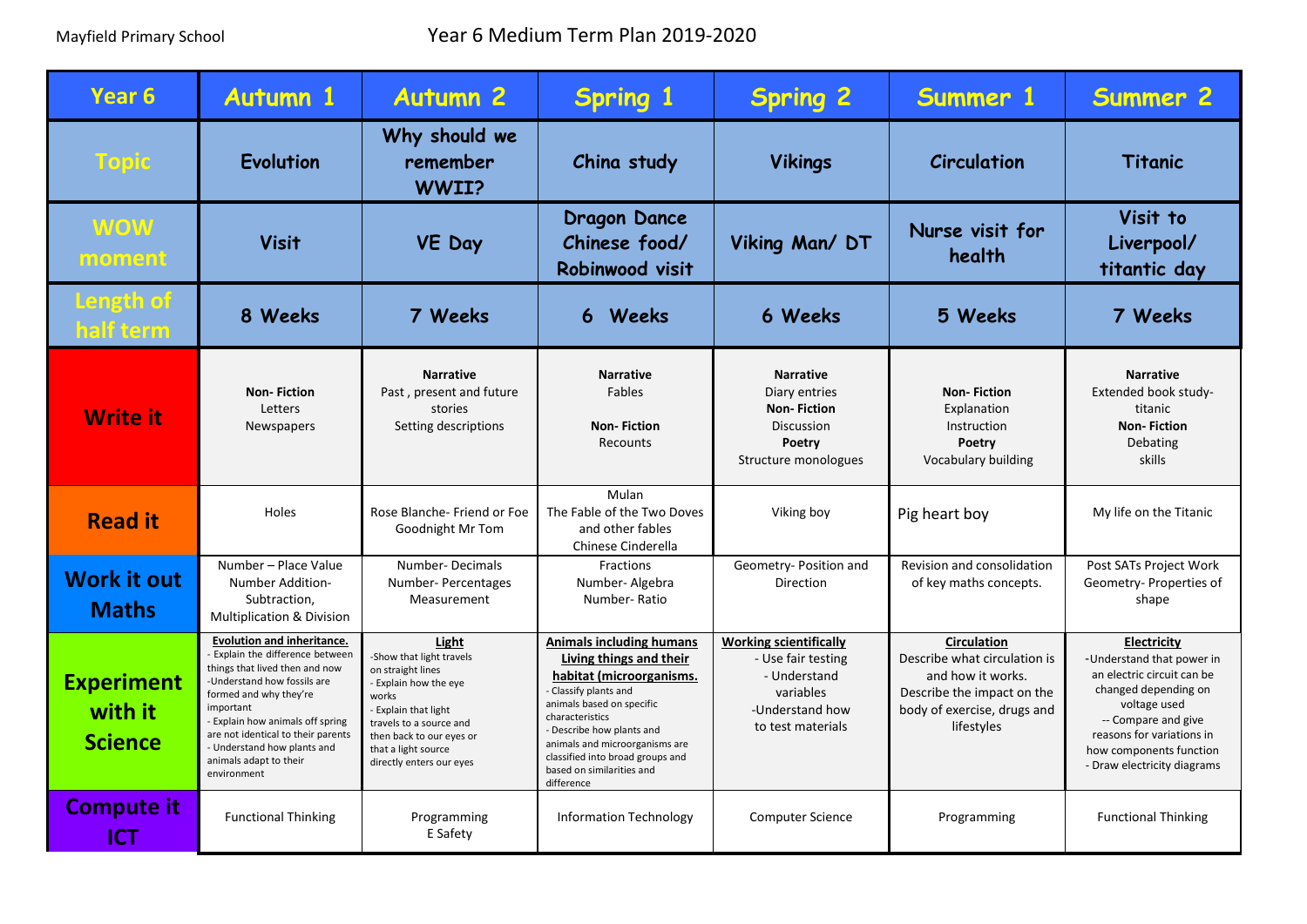## Mayfield Primary School Year 6 Medium Term Plan 2019-2020

| <b>Explore it</b><br><b>Geography</b>                | How will our<br>environment look in the<br>future ?<br>Local area study<br><b>Chronology and sources</b>                                                                                                             | Map work and location<br>knowledge<br>Locating countries involved<br>in World War II.<br>Focus on map reading skills<br>involving compass points<br>and grid references<br><b>WWII</b>                                             | Key aspects of<br>human / physical<br>geography<br>understand key<br><b>Differences</b><br>between the UK<br>and another country (time<br>zones)<br><b>Shanghai Dynasty</b>                                                                                                                  | Map work<br>Including<br>finding key climate<br>zones/ vegetation/<br>mountains etc.<br><b>Vikings</b>                                      | Is climate cool?<br><b>Different</b><br>biomes/climate/<br>rainforest/desert, locating<br>these climate zones on a<br>map, describing a variety of<br>biomes.<br>What was Early Islamic                                                                                                             | Links to other places<br>Locate the<br>worlds countries-<br>focusing on Europe/Map<br>skills/ human/physical<br>characteristics<br><b>Local History Study</b>                                                                                                                      |
|------------------------------------------------------|----------------------------------------------------------------------------------------------------------------------------------------------------------------------------------------------------------------------|------------------------------------------------------------------------------------------------------------------------------------------------------------------------------------------------------------------------------------|----------------------------------------------------------------------------------------------------------------------------------------------------------------------------------------------------------------------------------------------------------------------------------------------|---------------------------------------------------------------------------------------------------------------------------------------------|-----------------------------------------------------------------------------------------------------------------------------------------------------------------------------------------------------------------------------------------------------------------------------------------------------|------------------------------------------------------------------------------------------------------------------------------------------------------------------------------------------------------------------------------------------------------------------------------------|
| <b>Remember it</b><br><b>History</b>                 | of evidence<br>Understanding how<br>fossils form sources of<br>evidence to detail our<br>pre-historic past.                                                                                                          | Significant Aspect of history<br>post 1066                                                                                                                                                                                         | Early civilisations<br><b>Ancient China</b><br>Timelines, wars and rulers.                                                                                                                                                                                                                   | <b>Understand Viking</b><br>struggle<br>Structured accounts<br>of event Understand<br>impact of events on<br>us today                       | civilisation Like ?<br>Describing and<br>understanding a non-<br>European society that<br>provides a contrast with<br>British history.                                                                                                                                                              | Titanic-voyage<br>Studying the voyage of the<br>Titantic from its departure<br>in Liverpool to it's<br>destination and how it<br>impacted society and<br>individuals.                                                                                                              |
| <b>Create it</b><br><b>Art</b>                       | Collage<br>Using texture to create a<br>picture which shows 3-<br>dimensional aspects                                                                                                                                | <b>Observational drawing</b><br>World War II artists<br>Describe the work and<br>ideas of various artists,<br>architects and designers,<br>using appropriate<br>vocabulary and referring to<br>historical and cultural<br>contexts | <b>Printing</b><br>South East Asian art<br>I can produce intricate<br>patterns in a malleable<br>media                                                                                                                                                                                       | 3D Art<br>Designing and making a<br>Viking boat                                                                                             | <b>Textiles</b><br>Experimenting with<br>stitching techniques to<br>create abstract pictures                                                                                                                                                                                                        | <b>Painting - Water Colours</b><br>Focus on techniques,<br>colours, tones and effects<br>in an appropriate way to<br>represent things I have<br>seen - brushstrokes<br>following the direction of<br>the grass, stippling to paint<br>sand, watercolour bleeds to<br>show clouds-- |
| <b>Make it</b><br><b>Design</b><br><b>Technology</b> | <b>Inventions</b><br>Making own inventions<br>from ideas of famous<br>inventors                                                                                                                                      | <b>Building a shelter</b><br>Stiffening and using<br>reinforced materials                                                                                                                                                          | <b>Cooking and Nutrition</b><br>Preparing healthy meals                                                                                                                                                                                                                                      | Construction<br><b>Computer Aided Design</b><br>Making a Viking long ship<br>using computer aided<br>design and sketches/ cross<br>sketches | <b>Textiles</b><br>Making an abstract tapestry<br>using different joining<br>techniques                                                                                                                                                                                                             | <b>Mechanisms</b><br>Can you make a<br>mechanised vehicle?                                                                                                                                                                                                                         |
| <b>Understand</b><br>it.<br><b>RE</b>                | Christianity / Islam<br>How do the features of a<br>Mosque explain Muslim beliefs?<br>If God made the world, why isn't<br>it perfect?<br>Are science and religion in<br>conflict?<br>Does worship make you happy?    | Christianity/Sikhism/Judais<br>How do different religions<br>deal with problems ?-<br>moral maze                                                                                                                                   | <b>Buddism</b><br>How do Buddism show their<br>respect for living things?                                                                                                                                                                                                                    | Christian/Islam/Sikh - wisdom<br>What makes a good leader<br>worth following?<br>Eg General, Jesus, Guru<br>Nanak, Moses                    | Religious stories<br>How and why do Hindus<br>show respect for living things?<br>Is the idea of one God<br>important in Hinduism?<br>Why do Hindus make<br>pilgrimages?<br>What symbols are important to<br>Hindus?                                                                                 | Sikism<br>What do Sikhs believe ?<br>How are they simikar/ different<br>to other religions?                                                                                                                                                                                        |
| <b>Understand</b><br>it PHSE                         | <b>Health and well being</b><br>Rights and responsibilities-classroom rules<br><b>Healthy Lifestyles</b><br>Balanced lifestyle choices<br>How to look after your physical and mental health.<br>Growing and changing |                                                                                                                                                                                                                                    | <b>Relationships</b><br>Feelings and emotions-<br>Feelings, Recognising others feelings, empathy<br>confidentiality, secrets, surprises, personal safety<br>dares, challenges<br>Healthy relationships<br>friendships, families, couples, positive relationships<br>$\overline{\phantom{a}}$ |                                                                                                                                             | Living in the wider world<br>Rights and responsibilities-<br>discussion, debate, topical issues, problems, events<br>rules, law, making and changing rules<br>human rights, children's rights<br>practices against human rights, FGM<br>anti-social behaviour, aggression, bullying, discrimination |                                                                                                                                                                                                                                                                                    |